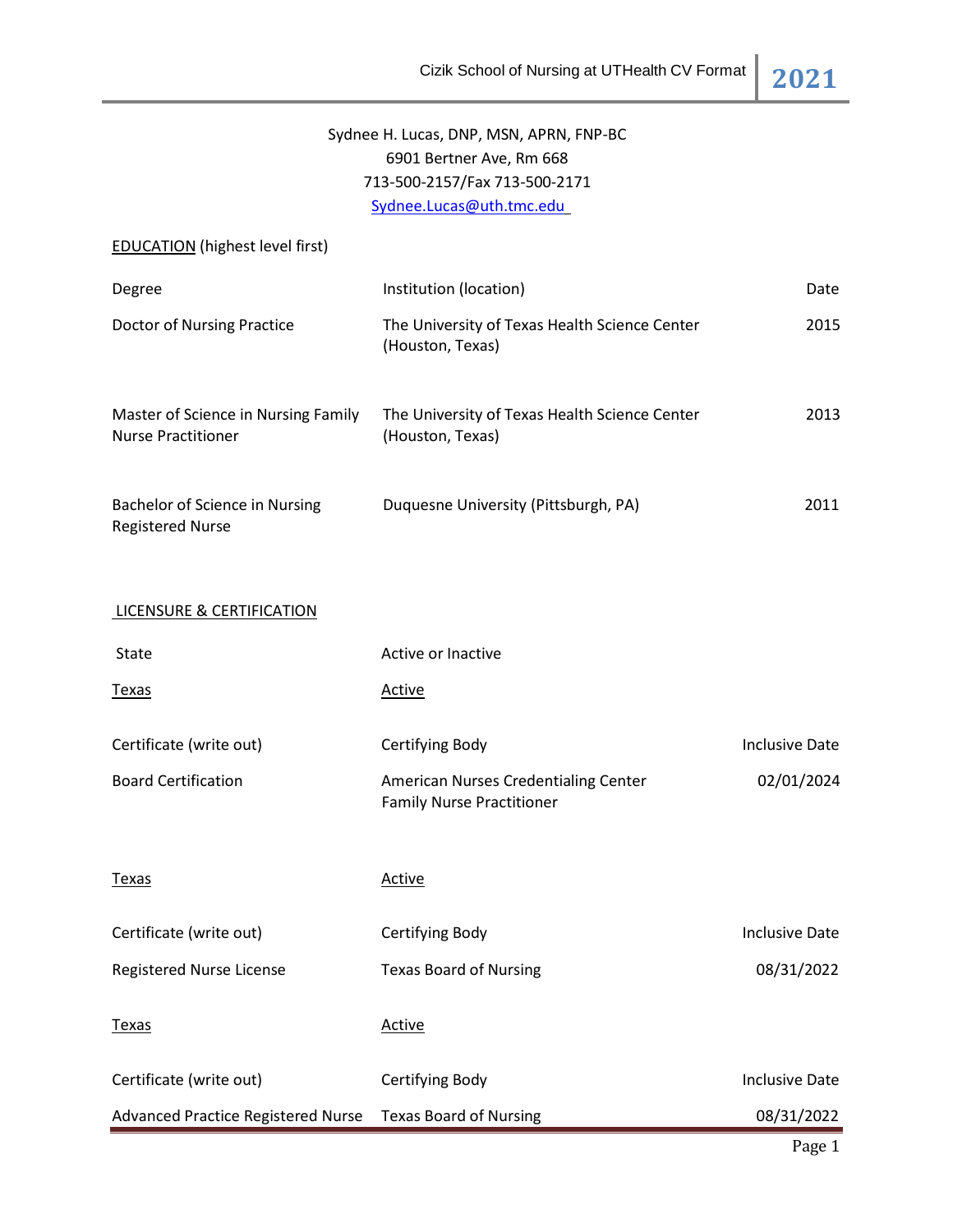Cizik School of Nursing at UTHealth CV Format **2021**

| Certificate (write out)                                                                       | Certifying Body                                               | <b>Inclusive Date</b>  |
|-----------------------------------------------------------------------------------------------|---------------------------------------------------------------|------------------------|
| <b>Basic Life Support</b>                                                                     | <b>American Heart Association</b>                             | 02/2022                |
| <b>PROFESSIONAL EXPERIENCE (past to current)</b>                                              |                                                               |                        |
| Institution                                                                                   | Position title                                                | <b>Inclusive Dates</b> |
| The University of Texas Health<br>Science Center at Houston Cizik<br><b>School of Nursing</b> | <b>Assistant Professor</b>                                    | 01/2021-Present        |
| Legacy Community Health                                                                       | Family Nurse Practitioner School Based Health 11/2019-12/2020 |                        |
| Texas Children's Hospital The Center<br>for Children and Women at<br>Greenspoint              | <b>Family Nurse Practitioner</b>                              | 12/2015-11/2019        |
| <b>Park Plaza Pediatrics</b>                                                                  | <b>Family Nurse Practitioner</b>                              | 06/2015-12/2015        |
| <b>Allegheny General Hospital</b>                                                             | Registered Nurse Medical Intensive Care Unit                  | 06/2011-07/2012        |
| Allegheny General Hospital                                                                    | Nurse Extern Medical Intensive Care Unit                      | 05/2010-08/2010        |
| Allegheny General Hospital                                                                    | Nurse Extern Medical-Surgical Floor                           | 05/2009-08/2009        |
| <b>HONORS &amp; AWARDS</b> (past to current)                                                  |                                                               |                        |
| Award                                                                                         | <b>Awarding Organization</b>                                  | Date                   |
| 'APRN of the Year' Nominee                                                                    | Texas Children's Hospital                                     | 2019                   |
| <b>Community Health Service Award</b>                                                         | The University of Texas Health Science Center at<br>Houston   | 2016                   |
| <b>DNP Award</b>                                                                              | Sigma Theta Tau Honor Society of Nursing Zeta<br>Pi Chapter   | 2014                   |
| The John S. Dunn Accelerated FNP-<br><b>DNP Scholarship</b>                                   | The University of Texas Health Science Center at<br>Houston   | 2012-2015              |

# **PUBLICATIONS**

Peer Reviewed Publications (past to current - APA format, indicate if invited)

Lucas, S. H., & Thompson, S. (2017). Reducing Antibiotic Use in Pediatric Upper Respiratory Infection: A Multifaceted Parent-Clinician Approach. Journal of Nursing & Interprofessional Leadership in Quality &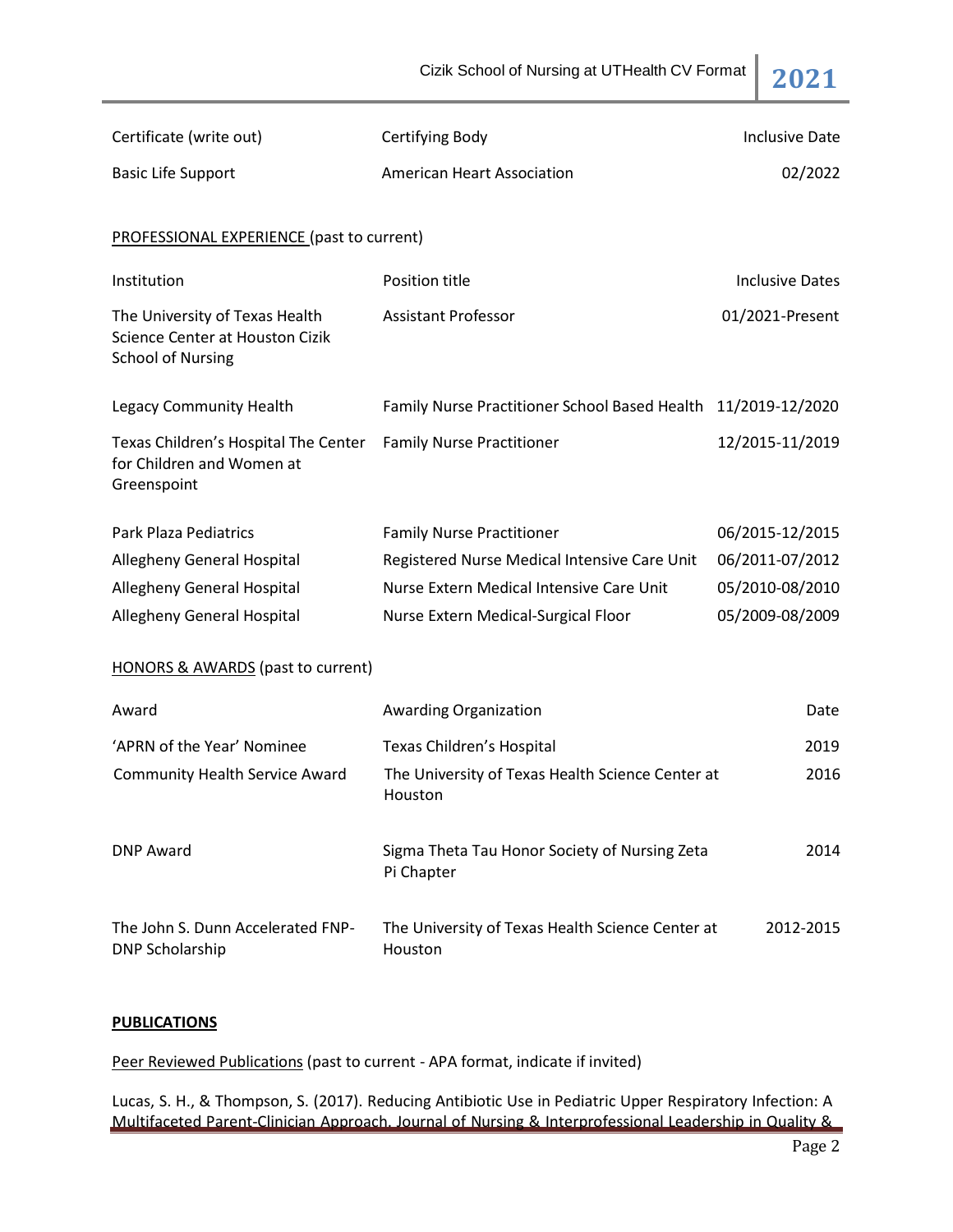Safety, 1(2).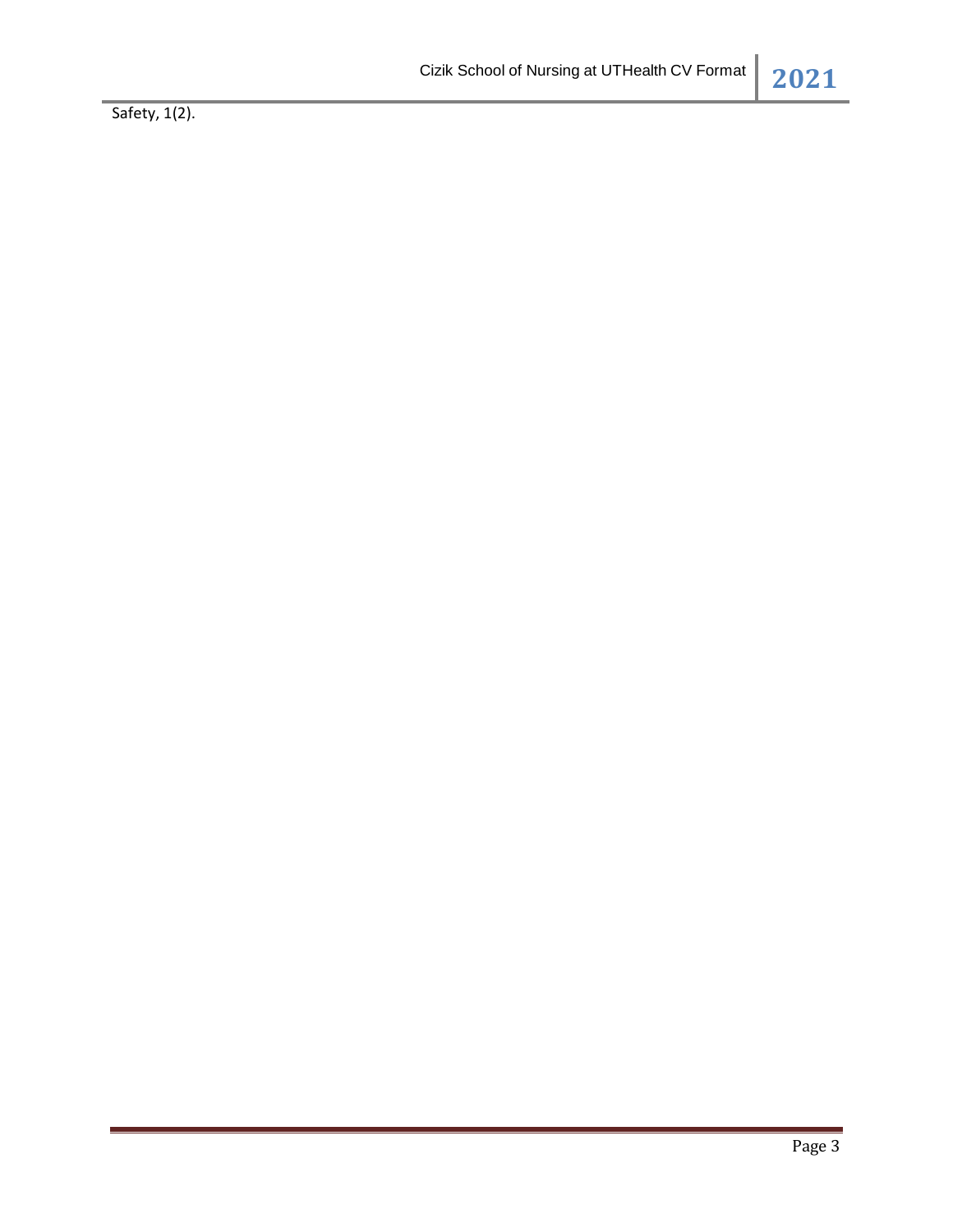Bryan, J., Lucas, S., Quist, M., Steers, M., Foster, D., Young, C., Lu, Q. (2016). God, can I tell you something? The effect of religious coping on the relationship between ambivalence over emotional expression, anxiety, and depressive symptoms. Psychology of Religion and Spirituality. 8(1), 46-53.

Bryan, J. L., Young, C. M., Lucas, S. H., & Quist, M. C. (2016). Should I say thank you? Gratitude encourages cognitive reappraisal and buffers the negative impact of ambivalence over emotional expression on depression. Personality and Individual Differences. 120, 253-258.

# **PRESENTATIONS**

Lucas, S.H., Richardson, B.R., Marton, S.A. (2018), Community Collaboration to Implement Social Determinants of Health Screening in Patient Centered Medical Homes Across Houston at Texas Children's Health Plan, The Centers for Children and Women, Greenspoint and Southwest. Texas Primary Care and Health Home Summit, Austin, Texas.

Lucas, S.H., Chapman, S., Marton, S.A. (2018). Management of Pediatric Behavioral Health Disorders in an Integrated Pediatric Medical Home. Texas Children's Hospital Advanced Practice Provider 4<sup>th</sup> Annual Conference, Houston, Texas.

Lucas, S.H., Thompson, S.T., Huynh, A. (2014). Reducing Inappropriate Antibiotic Prescribing in Pediatric Upper Respiratory Infections in a Retail Clinic Setting: A Multifaceted Approach. Texas Nurse Practitioner 26<sup>th</sup> Annual Conference, San Antonio, Texas.

Lucas, S.H. (2011). Nursing in Nicaragua – An International Healthcare Experience. Rita M. McGinley Symposium Exploring Social Justice for Vulnerable Populations: The Face of the Immigrant, Pittsburgh, Pennsylvania.

# **PROFESSIONAL SERVICE**

| Professional Service (Professional organizations, Study Sections, etc. - past to current) |                                                  |                 |  |  |
|-------------------------------------------------------------------------------------------|--------------------------------------------------|-----------------|--|--|
| Organization                                                                              | Role                                             | Inclusive dates |  |  |
| <b>Houston Global Health</b><br>Collaborative                                             | Executive Committee: Abstract<br>Committee Chair | 2014-2016       |  |  |
| Deans' Honors Colloquium in<br>Interprofessional Collaboration                            | Participant                                      | 2014            |  |  |
| <b>Houston Global Health</b><br>Collaborative                                             | Abstract Committee Member                        | 2013            |  |  |
| Alpha Tau Delta Professional<br><b>Nursing Fraternity</b>                                 | Service Chair                                    | 2010-2011       |  |  |